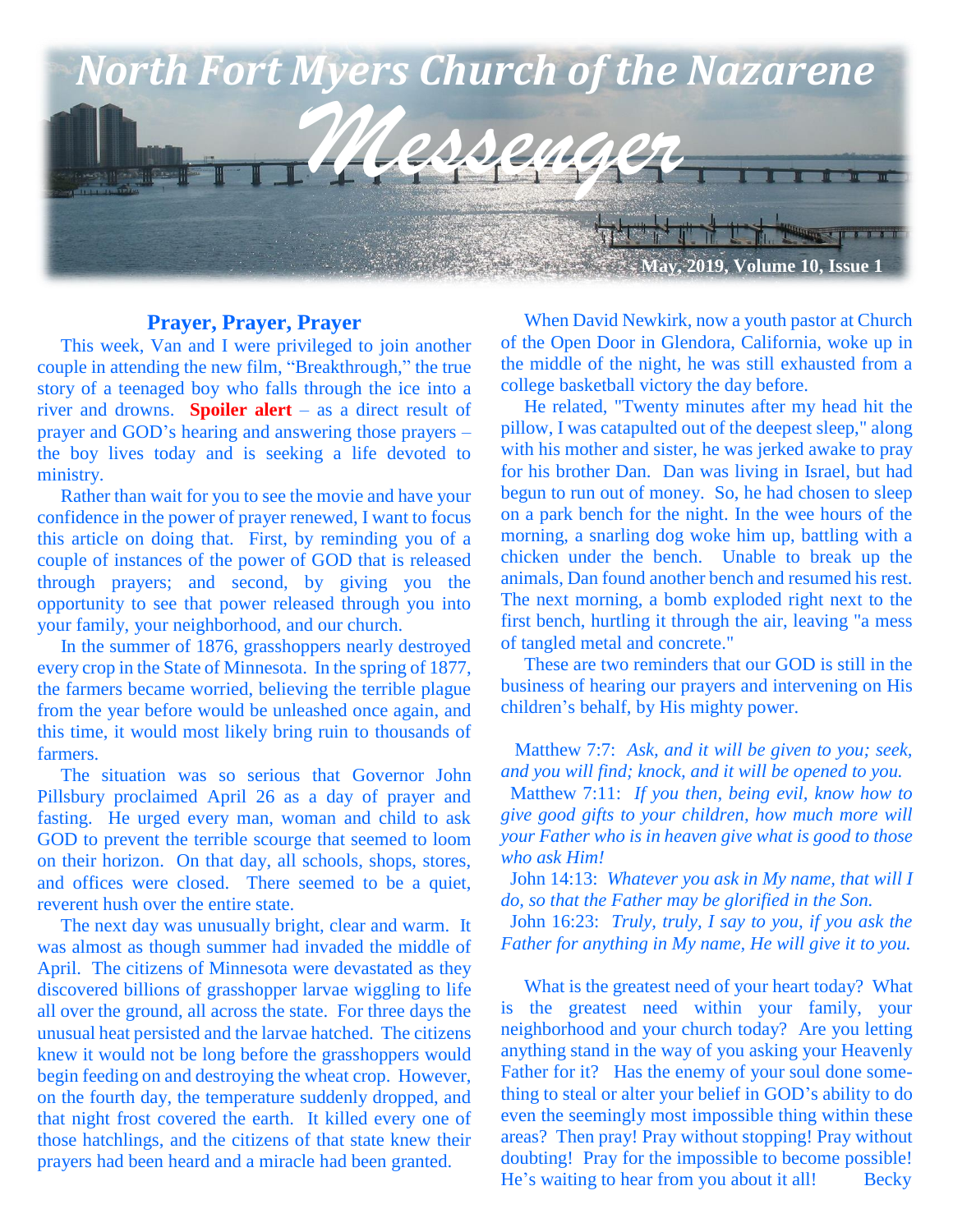## **Birthdays & Anniversaries**

- **04 – Louise Asbury**
- **05 – Michael & Linda Romano**
- **07 – Melanie Kelly**
- **08 – Lee Monroe**
- **10 – Judi Predko**
- **15 – Cloie Hall**
- **Russell Hall 16 – Libby Smith**
- **17 – Carl & Lucille Logan**
- **20 – Julia Moore**
- **22 – Bud Barr**
- **26 – Sue Vance-Jones**
- **30 – John Haddad**

Van Skiver Family Phoebe Barr Dave Peck Vandelinde Family Rose Family Ernie Rybold Dave Fregeau Dorothy & Laurel Chapman Ryan Woodby Ida Chaplow Betty Predko Shery Colie & Family Paul & Grace Boling Matthew Morgan Ardyth Eldridge Orion Predko Patrick Lindsey Eileen Massett Joseph Groves Mark & Kim Barr Louis Perez Cody Church Betty Retter Kenny & Gail Goodman Children & Teen Depts. Regina Williams Alice Daugherty Phyllis Obney Eileen Jennings **Kitty Baxter** Nick Kiser **Marlene Ryan The Nation of Israel** 





# **Prayer Needs:**

**Our Church Leaders** House of James Ministries

Our missionaries A Youth Pastor Unsaved Loved Ones

Our military, our leaders & our nation



### **Harry Chapin Food Bank** OF SOUTHWEST FLORIDA Fighting Hunger, Feeding Hope

We need volunteers to help with the distribution of food on Wednesday, May 8, from 4:00 to 6:00 PM, to help with a variety of tasks. Please spread the word to anyone you think could benefit from this special outreach and join us as we partner to help those in need. And once again, thank you for being the hands and feet of Jesus in North Fort Myers.



2019 Mother's Day Luncheon Saturday, May 11  $11 - 2$ \$5 per person

Featuring our special returning guest "Lilly Grace"

Please sign up in the foyer and if you would like to help, contact Betty Garten

### **Calendar**

- **5 – Missionary, Matt Miller in AM Service**
- **8 – Food Distribution**
- **9 – Board Meeting**
- **11 – Mother's Day Luncheon**
- **12 – Mother's Day No PM Service**
- **14 & 28 – Busy Hands**
- **27 – Memorial Day**

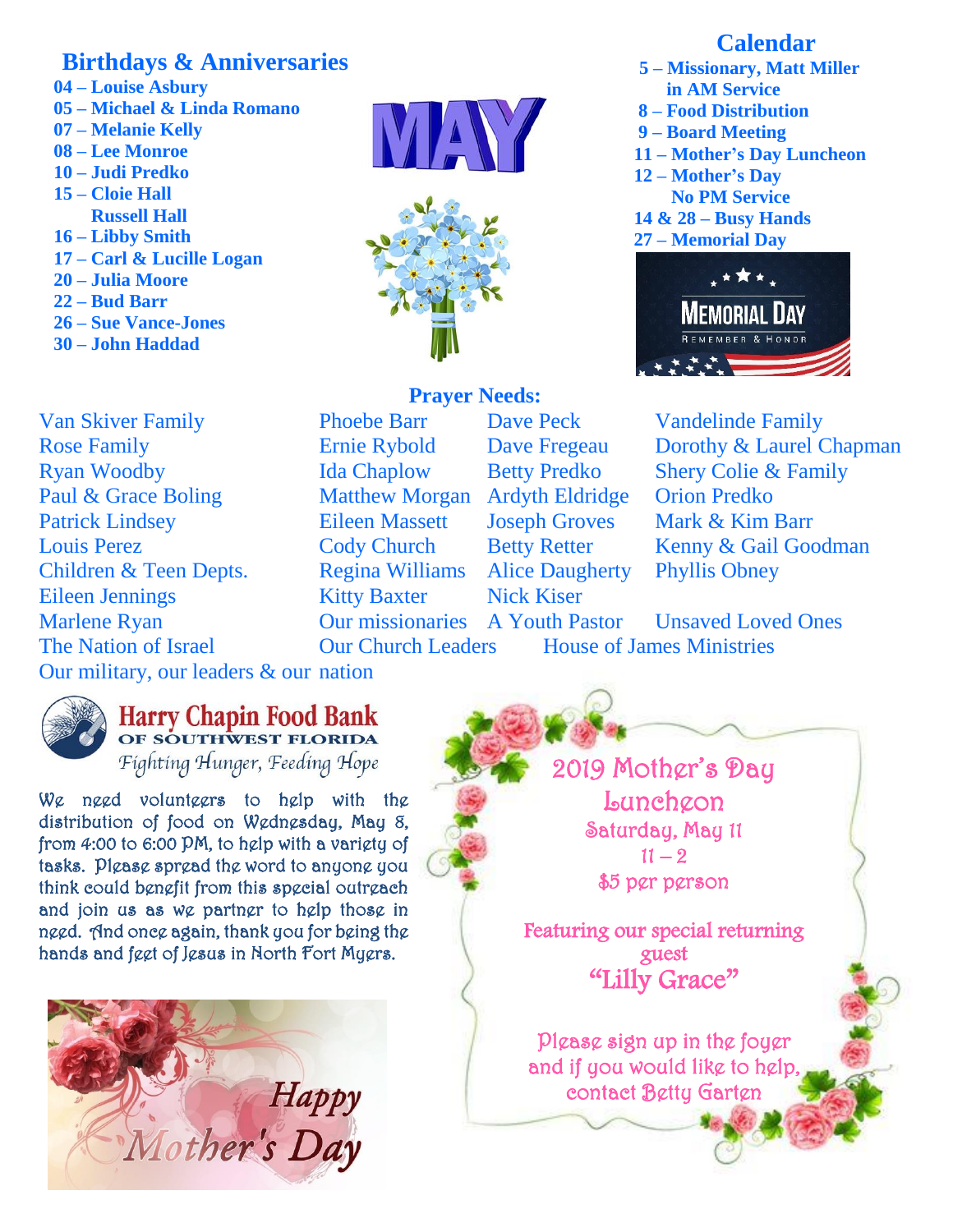### **Church News:**

- Our dear friend and winter resident, **Dick Van Skiver**, passed away at his home on April 17, 2019. Notes of sympathy can be sent to Janet Van Skiver, 201 Ciccone Drive, Hendersonville, NC 28791
- **Ken Vandelinde**, beloved husband of Wanda Vandelinde, passed away at his home on April 10, 2019. Notes of sympathy and condolences can be sent to Wanda Vandelinde at, 205 Carriage Lane, North Fort Myers, FL 33917
- Long-time church member, **Bonnie Rose**, passed away at Manor Care Nursing Home on April 22, 2019. Notes of sympathy can be sent to her daughter, Marcella Johnson, 18405 Sunflower Road, Fort Myers, FL 33967.
- **Jerry Parker** underwent hip replacement surgery on April 16, and is recovering at home. Notes of encouragement can be sent to 29 Ligonier Drive, North Fort Myers, Florida 33903.
- Our church foyer has gotten a face-lift. If you have not seen the new look, come check it out.





Janet & Dick Van Skiver Wanda & Ken Vandelinde Bonnie & Paul Rose